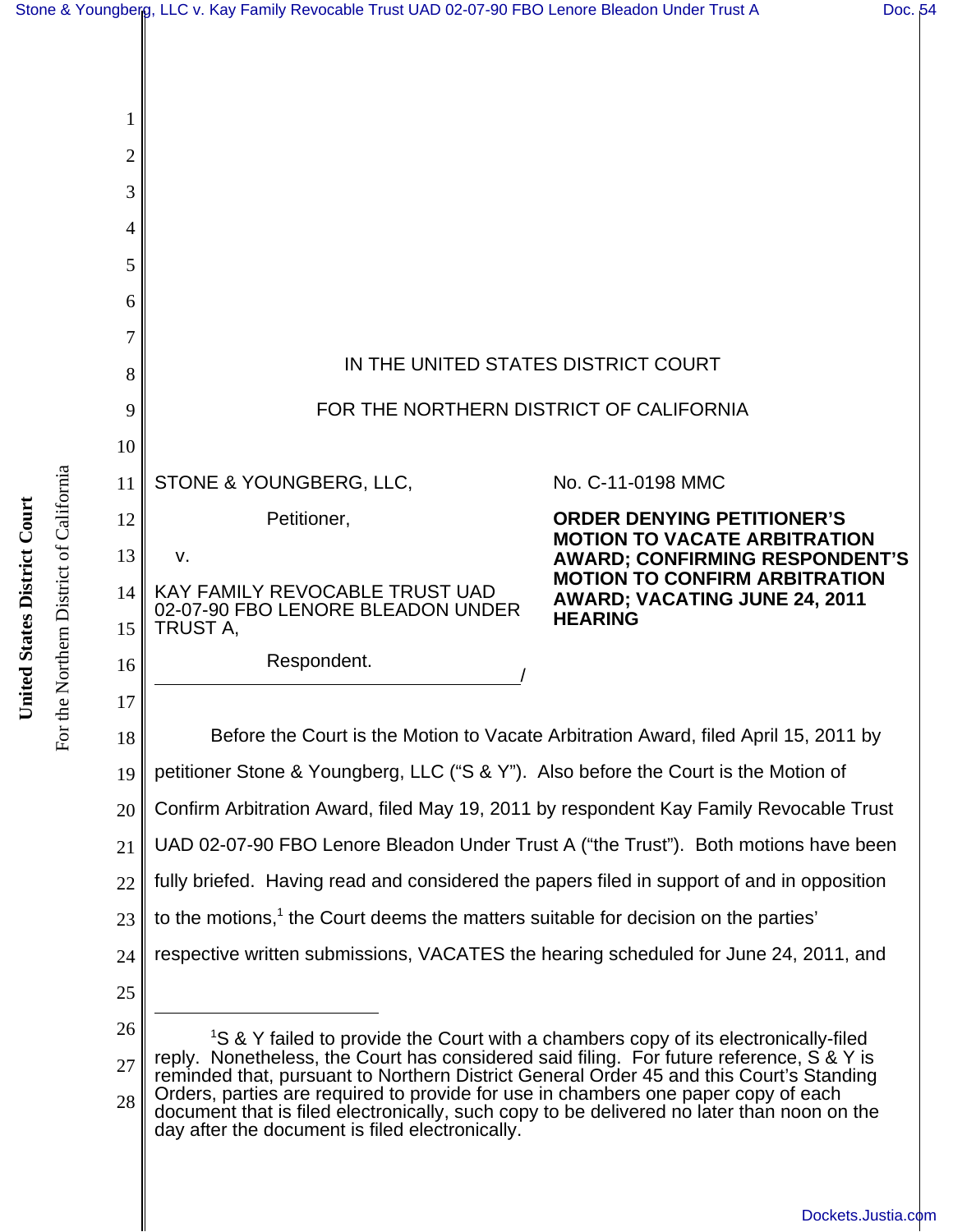1 rules as follows.

2 3 4 5 6 7 8 On December 14, 2010, an arbitration panel issued an award ("Award") in the amount of \$750,000 in favor of the Trust and against S & Y, a securities brokerage firm, on the Trust's claims arising from losses sustained as a result of the Trust's investment in a fund named FutureSelect Prime Advisor II ("Fund"). (See Compl. Exs. A, D.) By the instant Complaint and Petition, S & Y alleges the Award should be vacated, for the asserted reason that the panel, in ruling in favor of the Trust, "manifestly disregarded federal law." (See Compl. ¶ 7.)

9 10 11 12 13 Under the Federal Arbitration Act, a district court may vacate an arbitration award "where the arbitrators exceeded their powers." See 9 U.S.C. § 10(a)(4). "Arbitrators exceed their powers when," inter alia, "they express a manifest disregard of law." See Bosack v. Soward, 586 F.3d 1096, 1104 (9th Cir. 2009) (internal quotation and citation omitted), cert. denied, 130 S. Ct. 1522 (2010).

14 15 16 17 18 19 20 21 22 "Manifest disregard" means "something beyond and different from a mere error in the law or failure on the part of the arbitrators to understand and apply the law." See Collins v. D.R. Horton, Inc., 505 F.3d 874, 879 (9th Cir. 2007). Rather, to establish a manifest disregard of law, "the moving party must show that the arbitrator understood and correctly stated the law, but proceeded to disregard the same." See id. (internal quotation, alterations, and citation omitted). "Moreover, to rise to the level of manifest disregard[,] the governing law alleged to have been ignored by the arbitrators must be well defined, explicit, and clearly applicable." Id. at 879-80 (internal quotation, alterations and citation omitted).

23 24 25 26 27 28 Here, each of the Trust's claims was based on the theory that S & Y did not perform requisite due diligence before advising the Trust to invest in the Fund, which, according to the Trust, invested substantially all of its capital with Bernard Madoff, who subsequently was convicted of operating a Ponzi scheme. (See Compl. Ex. D.) One of S & Y's defenses, and the only defense on which it relies here, was that the Trust, irrespective of whether it established S & Y's lack of due diligence, could not demonstrate causation.

2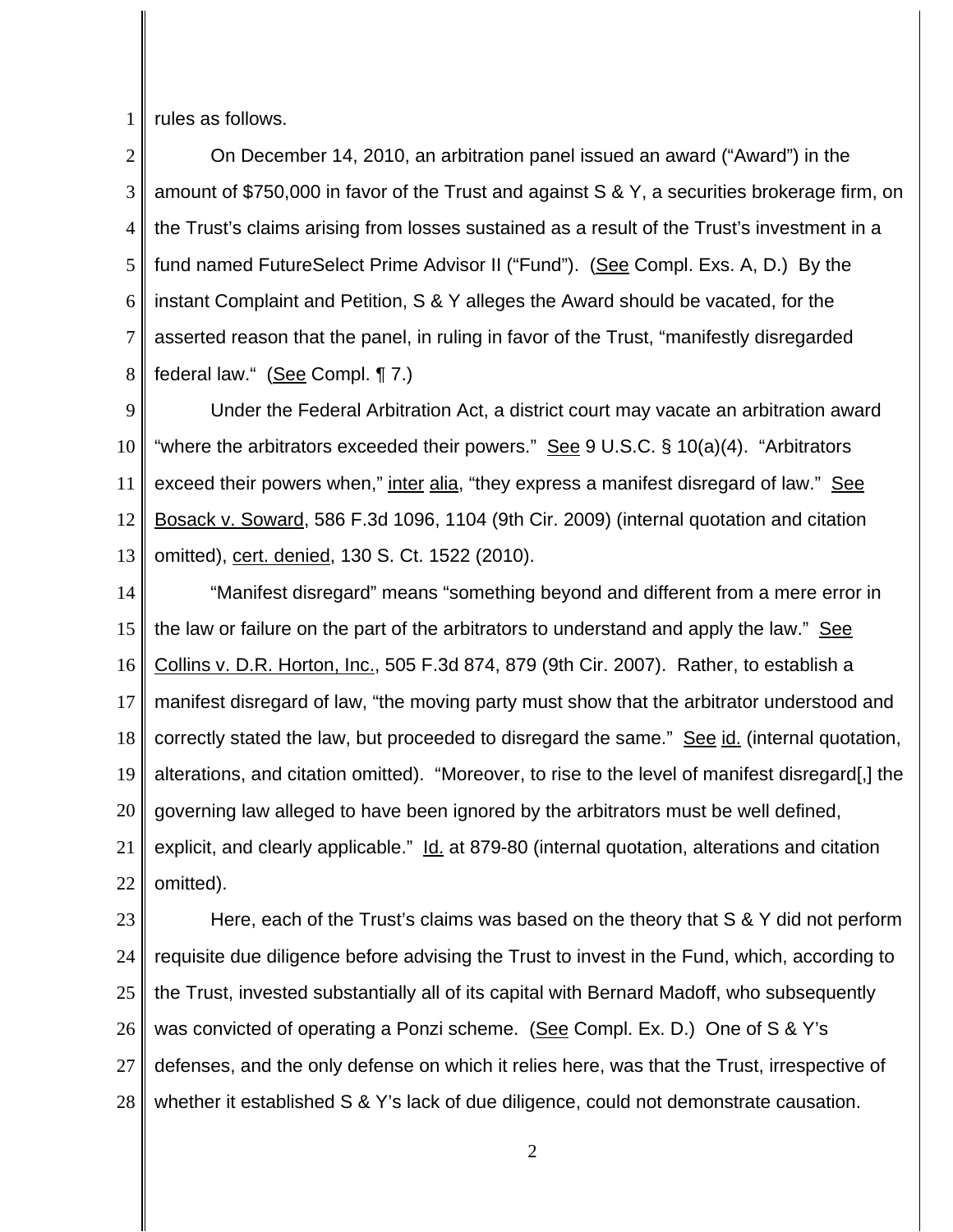1 2 3 4 5 6 7 8 (See, e.g., Suter Decl. Ex. F at 42 (statement in S & Y's closing argument that a "causal chain between [S & Y's] alleged lack of due diligence in the Madoff fraud is just nonexistent"); id. Ex. F at 60 (statement in S & Y's closing argument that S & Y was "not responsible for [the Trust's] harm because of the later misconduct of Bernard Madoff"). The Trust, on the other hand, continued to maintain, both in its arbitration brief and in closing argument, that S & Y should be held liable because the Trust's losses were caused by S & Y's failure to perform adequate due diligence prior to recommending an investment in the Fund. (See, e.g., Finan Decl. Ex. C at 4:3-8; Suter Decl. Ex. F at 124:18 - 125:5.)

9 10 11 12 13 14 15 16 17 18 19 20 21 22 In support of its argument that the Trust could not demonstrate causation, S & Y relied, as it does here, on federal case law. In its answer to the Trust's claim in arbitration, for example, S & Y quoted a decision of a federal district court, in which that court, in considering a claim for professional malpractice, held "the existence of a simple 'but for' relationship between the claimed negligence and the injury will not support the finding of legal causation." (See Finan Decl. Ex. B at 15-16 (quoting Resolution Trust Corp. v. Strook & Strook & Lavan, 853 F. Supp 1422, 1427 (S.D. Fla. 1994).) Similarly, in its arbitration brief, S & Y quoted an opinion in which the Second Circuit, in considering a federal securities fraud claim, held the plaintiff therein had the burden to prove its loss was "a foreseeable consequence of the misrepresentation." (See id. Ex. D at 11 (citing Suez Equity Investors v. Toronto-Dominion Bank, 250 F.3d 87, 96 (2nd Cir. 2001).)<sup>2</sup> S & Y, however, fails to demonstrate the panel "intentionally disregarded" the law as set forth in the cited federal authorities. Indeed, there is nothing in those cases or elsewhere in the record suggesting the panel was precluded from accepting as the basis

- 23 for its decision the evidence submitted by the Trust. See Bosack, 586 F.3d at 1104
- 24 (holding party seeking to vacate award must point to "evidence in the record, other than the
- 25

<sup>26</sup> 27 28  $2$ In the instant action, S & Y identifies a total of ten opinions, six issued by federal courts of appeal (see Compl. ¶¶ 48, 51) and four by federal district courts (see Compl. ¶¶ 49-51), that it brought to the panel's attention during the course of the arbitration to support the general proposition that the Trust was required to demonstrate "a causal connection between [S & Y's] alleged wrongdoing and the damages admittedly caused by Madoff" (see Compl. ¶ 11).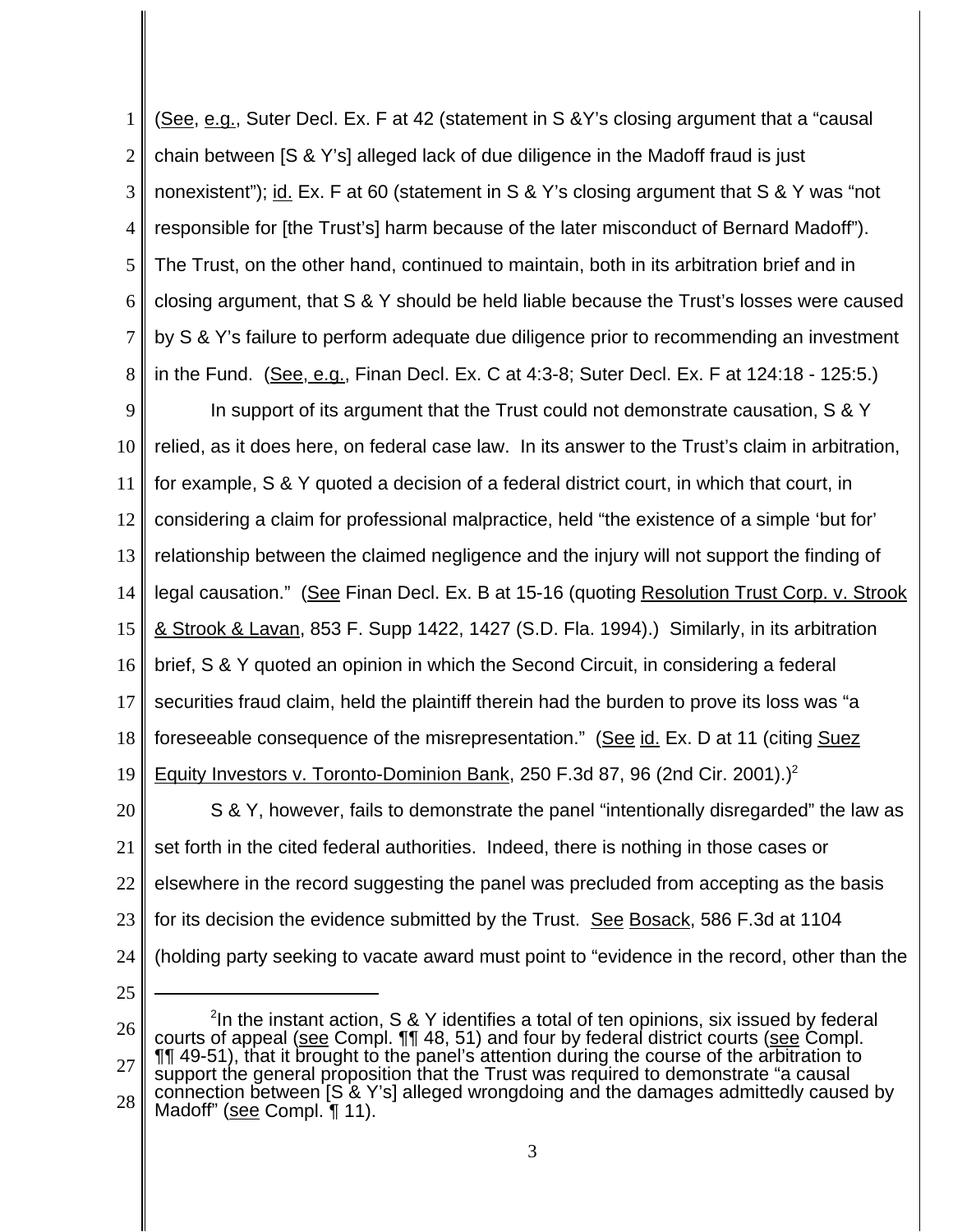1 2 3 4 5 6 7 8 9 10 11 12 13 14 15 result, that the arbitrators were aware of the law and intentionally disregarded it"). Moreover, a petitioner's burden is "all but impossible" to meet where, as here, the award does not set forth the panel's reasoning. See id. at 1104 (affirming order confirming arbitration award; holding where award is issued "without explanation of [panel's] reasons," it is "all but impossible to determine whether [the panel] acted with manifest disregard for the law"). The instant case does not, for example, involve a situation where, as a factual matter, it was undisputed that S & Y's conduct played no role in the loss, or, as a legal matter, that the Trust's claim was categorically precluded. Cf., e.g., American Postal Workers Union AFL-CIO v. United States Postal Service, 682 F.2d 1280, 1283, 1286 (9th Cir. 1982) (affirming, in case alleging wrongful termination of employment, district court's decision denying motion to confirm arbitration award in which arbitrator had directed reinstatement of postal worker, where it was "undisputed" postal service employee had engaged in strike against postal service and federal statute expressly provided: "[a]n individual may not . . . hold a position in the Government of the United States . . . if he . . . participates in a strike against the Government").

- 16 17 18 In short, the panel's determination in favor of the Trust does not constitute the panel's "manifest disregard" of the federal authorities cited by respondent, but, rather, its application of that law to the facts, as it found them.
- 19

Accordingly, S & Y's Motion to confirm will be denied.

20 21 22 23 24 25 26 27 28 S & Y argues that if the award is not vacated, the Court should order the Trust to "assign" to S & Y any rights it has in the Fund. (See Mot. to Vacate at 25:3-5.) S & Y asserts the Trust, during the course of the arbitration, promised it would assign such rights to S & Y in the event the Trust was awarded, as against S & Y, the "full amount" of its claim. (See id. at 24:1-3.) The parties disagree as to whether the amount awarded constitutes a "full" compensatory award. (Compare id. at 24:7-21 with Opp. to Mot. to Vacate at 23:17-23.) The Court need not address the relative merits of the parties' respective positions on that issue, however, as S & Y fails to cite any authority providing for such relief under the Federal Arbitration Act.